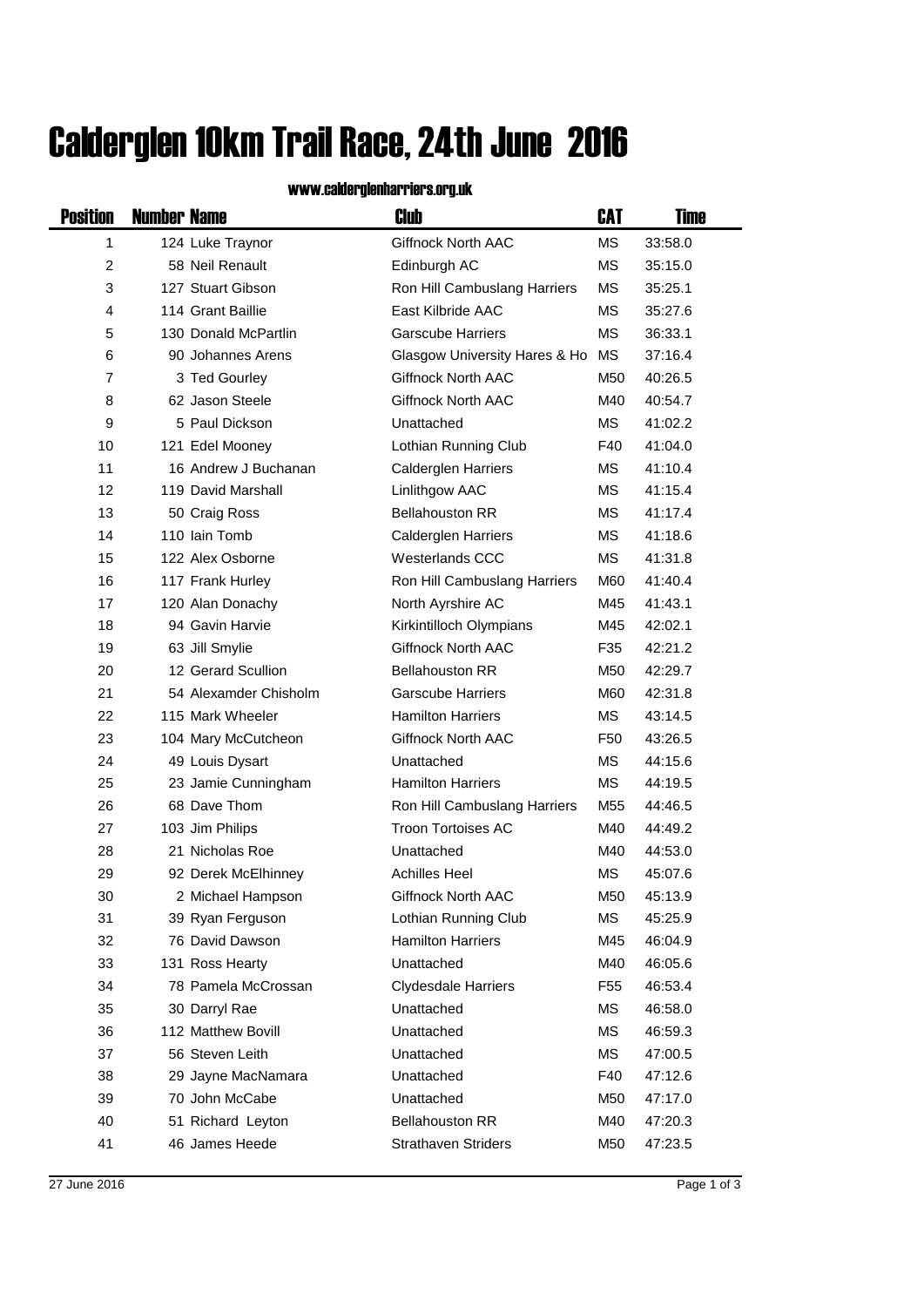| <b>Position</b> | <b>Number Name</b> |                                      | Club                              | CAT             | <b>Time</b> |
|-----------------|--------------------|--------------------------------------|-----------------------------------|-----------------|-------------|
| 42              |                    | 42 Marion O'Connor                   | Unattached                        | F <sub>55</sub> | 47:27.5     |
| 43              |                    | 111 Joe Bovill                       | Unattached                        | M50             | 47:34.5     |
| 44              |                    | 38 Martin Kelso                      | Unattached                        | MJ              | 47:35.7     |
| 45              |                    | 71 Billy Mathieson                   | <b>Strathaven Striders</b>        | M60             | 47:37.9     |
| 46              |                    | 107 Evelyn Struthers                 | <b>Hamilton Harriers</b>          | F40             | 47:40.1     |
| 47              |                    | 101 Fraser Smith                     | <b>Clydesdale Harriers</b>        | M40             | 47:41.1     |
| 48              |                    | 73 Alistair Thomson                  | Springburn Harriers               | M40             | 47:59.4     |
| 49              |                    | 89 Chris Furse                       | <b>Clyde Orienteers</b>           | M45             | 48:10.8     |
| 50              |                    | 88 Brian McGhee                      | Unattached                        | MS              | 48:22.4     |
| 51              |                    | 93 Tom McMillan                      | Unattached                        | M60             | 48:23.3     |
| 52              |                    | 81 John Brown                        | Unattached                        | M45             | 48:31.8     |
| 53              |                    | 32 Kirsteen Haughan                  | Giffnock North AAC                | F45             | 48:46.1     |
| 54              |                    | 129 Stewart Jarvie                   | <b>Giffnock North AAC</b>         | M45             | 48:49.7     |
| 55              |                    | 132 Rob Reid                         | Unattached                        | M45             | 48:57.1     |
| 56              |                    | 27 Michael Kirwan                    | <b>Glasgow South Road Runners</b> | M50             | 49:04.0     |
| 57              |                    | 74 Robert Boag                       | Unattached                        | M50             | 49:06.2     |
| 58              |                    | 128 Judith MacGregor                 | <b>Bellahouston RR</b>            | F35             | 49:17.1     |
| 59              |                    | 41 Gregor Gudgeon                    | Unattached                        | МS              | 49:19.4     |
| 60              |                    | 91 Li Wang                           | <b>Giffnock North AAC</b>         | F <sub>50</sub> | 49:20.8     |
| 61              |                    | 28 Maria Doherty                     | <b>Glasgow South Road Runners</b> | F45             | 49:31.2     |
| 62              |                    | 126 Michael Maxton                   | <b>Hamilton Harriers</b>          | M40             | 49:35.7     |
| 63              |                    | 66 Andrew Chapman                    | <b>Strathaven Striders</b>        | M40             | 49:43.1     |
| 64              |                    | 100 Ross Bickerstaff                 | <b>Hamilton Harriers</b>          | M55             | 49:57.2     |
| 65              |                    | 106 Andy Davies                      | Central AC                        | M40             | 50:06.4     |
| 66              |                    | 108 Richard Lawton                   | Calderglen Harriers               | M40             | 50:07.1     |
| 67              |                    | 97 Karen Moore                       | Unattached                        | F <sub>50</sub> | 50:09.3     |
| 68              |                    | 82 Iain Bowman                       | Unattached                        | <b>MS</b>       | 51:07.4     |
| 69              |                    | 113 Gavin Mills                      | Unattached                        | <b>MS</b>       | 51:29.7     |
| 70              |                    | 134 Matthew MacDonald                | Unattached                        | <b>MS</b>       | 51:50.2     |
| 71              |                    | 116 Owen McQuade                     | <b>Bellahouston RR</b>            | M <sub>55</sub> | 52:06.2     |
| 72              |                    | 57 Katie Sampson                     | Unattached                        | FS              | 52:17.0     |
| 73              |                    | 47 Andrew Steel                      | Unattached                        | <b>MS</b>       | 52:51.5     |
| 74              |                    | 77 Christopher Sawers                | Unattached                        | <b>MS</b>       | 52:57.1     |
| 75              |                    | 80 Sean Gilmour                      | Unattached                        | <b>MS</b>       | 53:01.8     |
| 76              |                    | 18 Brian McAleese                    | Unattached                        | M40             | 53:07.5     |
| 77              |                    | 37 Louise Sutherland                 | Giffnock North AAC                | F50             | 53:40.3     |
| 78              |                    | 65 Louise McNicol                    | <b>Bellahouston RR</b>            | FS              | 54:30.1     |
| 79              |                    | 95 Kirsty Grant                      | Sweatshop Running Club            | FS              | 54:54.7     |
| 80              |                    | 15 Elaine Mulcahy                    | Giffnock North AAC                | F35             | 55:04.3     |
| 81              |                    | 135 John Guttridge                   | Unattached                        | M40             | 55:33.1     |
| 82              |                    | 52 Tony Hall                         | <b>Garscube Harriers</b>          | M65             | 55:43.2     |
| 83              |                    | 105 Margaret Allison<br>22 Alan Todd | <b>Strathaven Striders</b>        | F50             | 55:43.8     |
| 84<br>85        |                    | 102 Peter Rudzinski                  | Unattached                        | M40             | 57:13.6     |
|                 |                    |                                      | <b>Clydesdale Harriers</b>        | M65             | 57:27.7     |